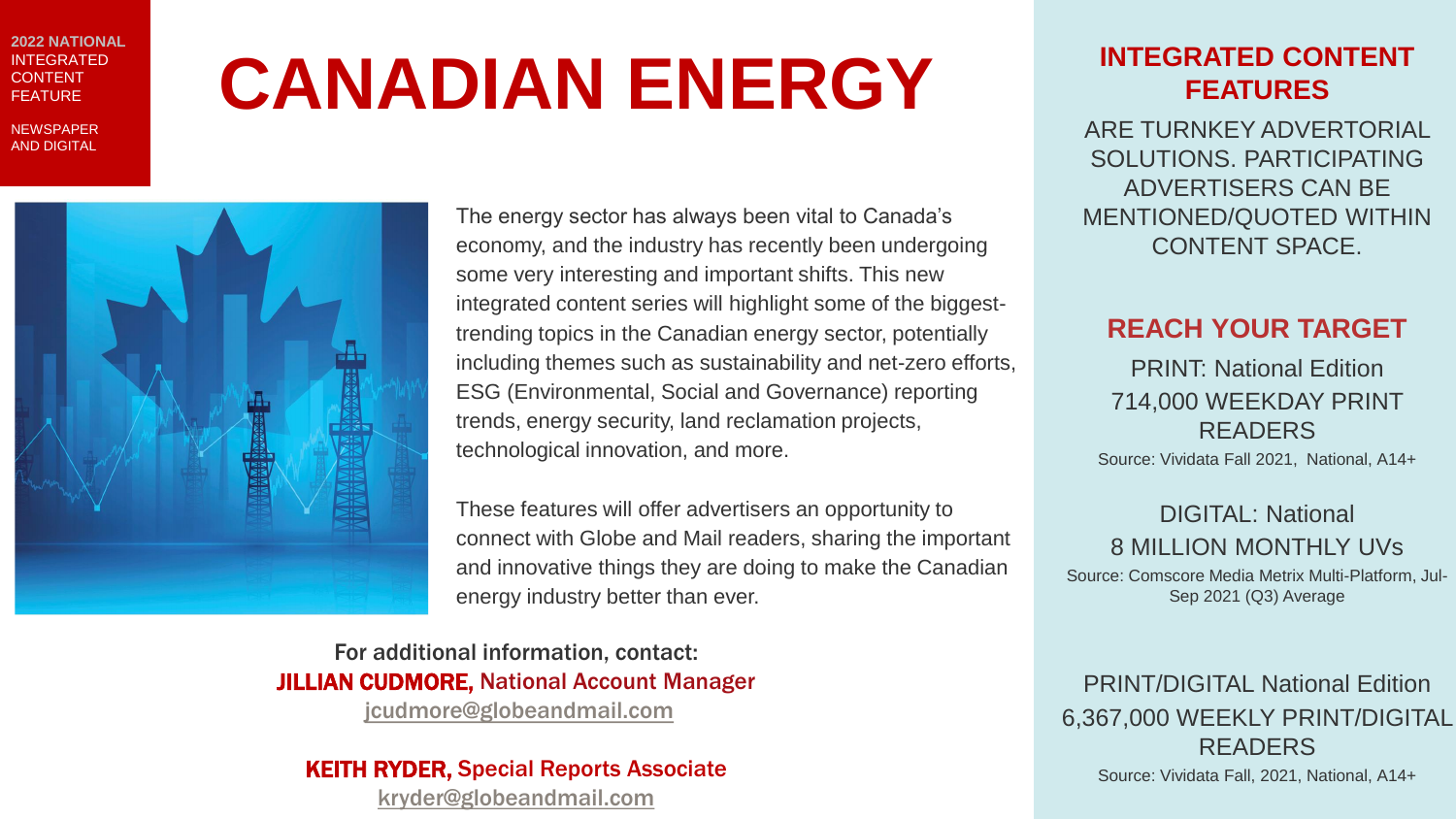## **CANADIAN ENERGY 2022 SCHEDULE**

| <b>Standard Brand Ad</b><br><b>Deadline</b> | <b>Material Deadline</b> | <b>Publishing Date</b>     |
|---------------------------------------------|--------------------------|----------------------------|
| <b>May 30</b>                               | June 6                   | Monday, June 27, 2022      |
| June 27                                     | July 4                   | Monday, July 25, 2022      |
| <b>August 2</b>                             | <b>August 8</b>          | Monday, August 29, 2022    |
| <b>August 29</b>                            | September 6              | Monday, September 26, 2022 |
| September 26                                | October 3                | Monday, October 24, 2022   |
| October 31                                  | November 7               | Monday, November 28, 2022  |
| November 21                                 | November 28              | Monday, December 19, 2022  |



2



2